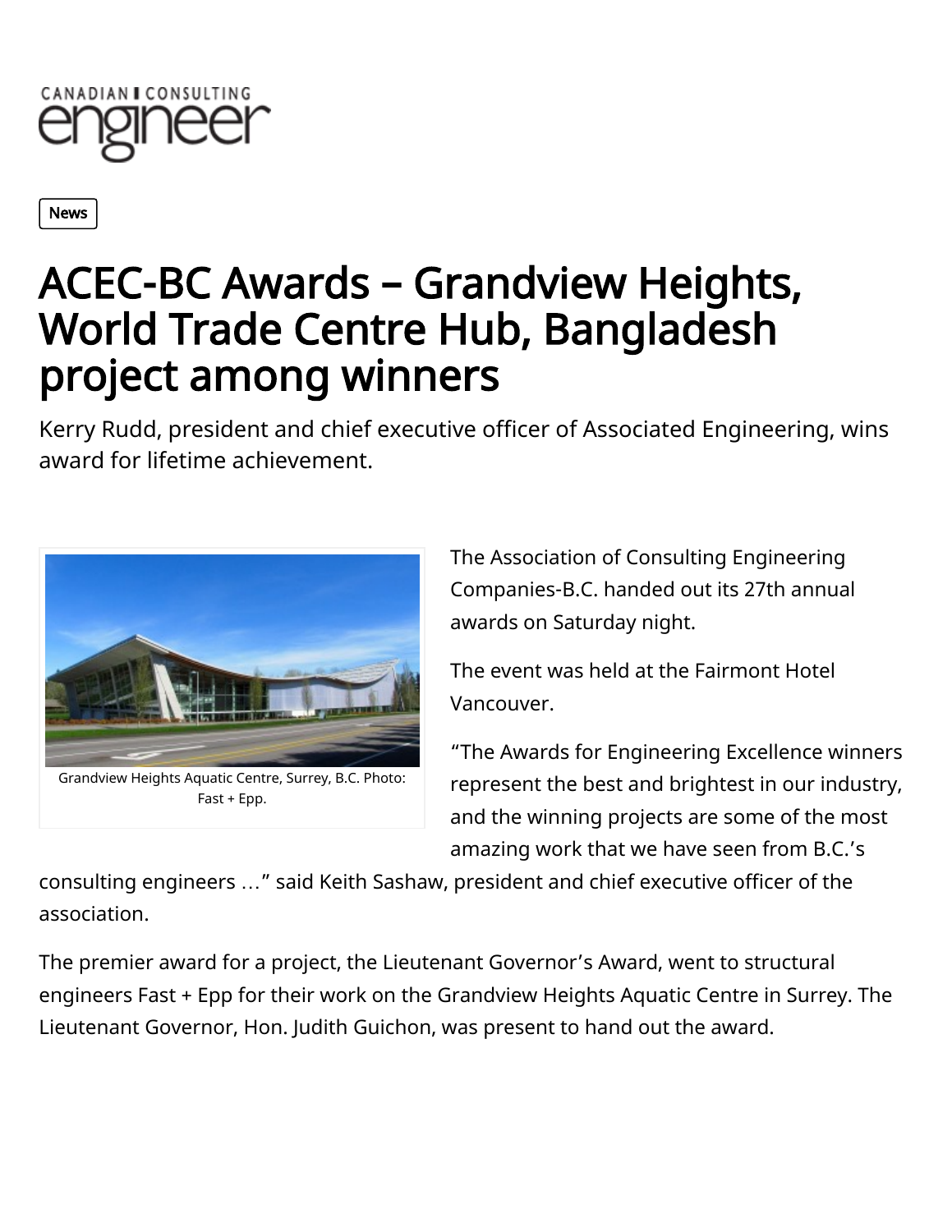The aquatic centre is an "ambitious and daring project," with a novel hanging timber catenary roof suspended between concrete buttresses and free-spanning 55 metres. Rather than conventional steel roof trusses, glue-laminated timber "cables'" were used which reduced the roof's structural depth by 90 per cent. This strategy served to reduce the building volumes and energy costs, as well as sequester carbon.

Among the people awards, Kerry Rudd, head of Associated Engineering, won the Meritorious Achievement Award. The award cited his lifelong work in promoting continuing professional development, corporate social responsibility, and sustainability. Tijana Smiljanic, P.Eng of McElhanney Consulting Services won the Young Professional Award.

Five Awards of Excellence were handed out for projects. One went to Fast + Epp in the buildings category for the Grandview Heights Aquatic Centre.



Transportation hub at the World Trade Center, Manhattan, New York. Photo: COWI North America.

Another award of excellence in the transportation and bridges category went to the World Trade Center Transportation Hub in Manhattan, New York, by COWI North America (formerly Buckland & Taylor). COWI were the construction engineers for this very dramatic and much celebrated structure which officially opened in March and replaces a terminal destroyed during the 9/11 terrorist attacks. Designed by Santiago Calatrava and the Downtown Design Partnership, the Hub is also

known as the Oculus and has two glass and steel bird-like wings. The erection scheme that was used is more commonly used in bridge rather than for buildings.

Another award went to the Sechelt Water Resource Centre by Urban Systems. The designbuild project replaced an aging sewage treatment plant that had been producing noise and odours in the Ebbtide residential district. The new plant uses an innovative Organica Fed Batch Reactor system and works in combination with plants that are housed in a greenhouse.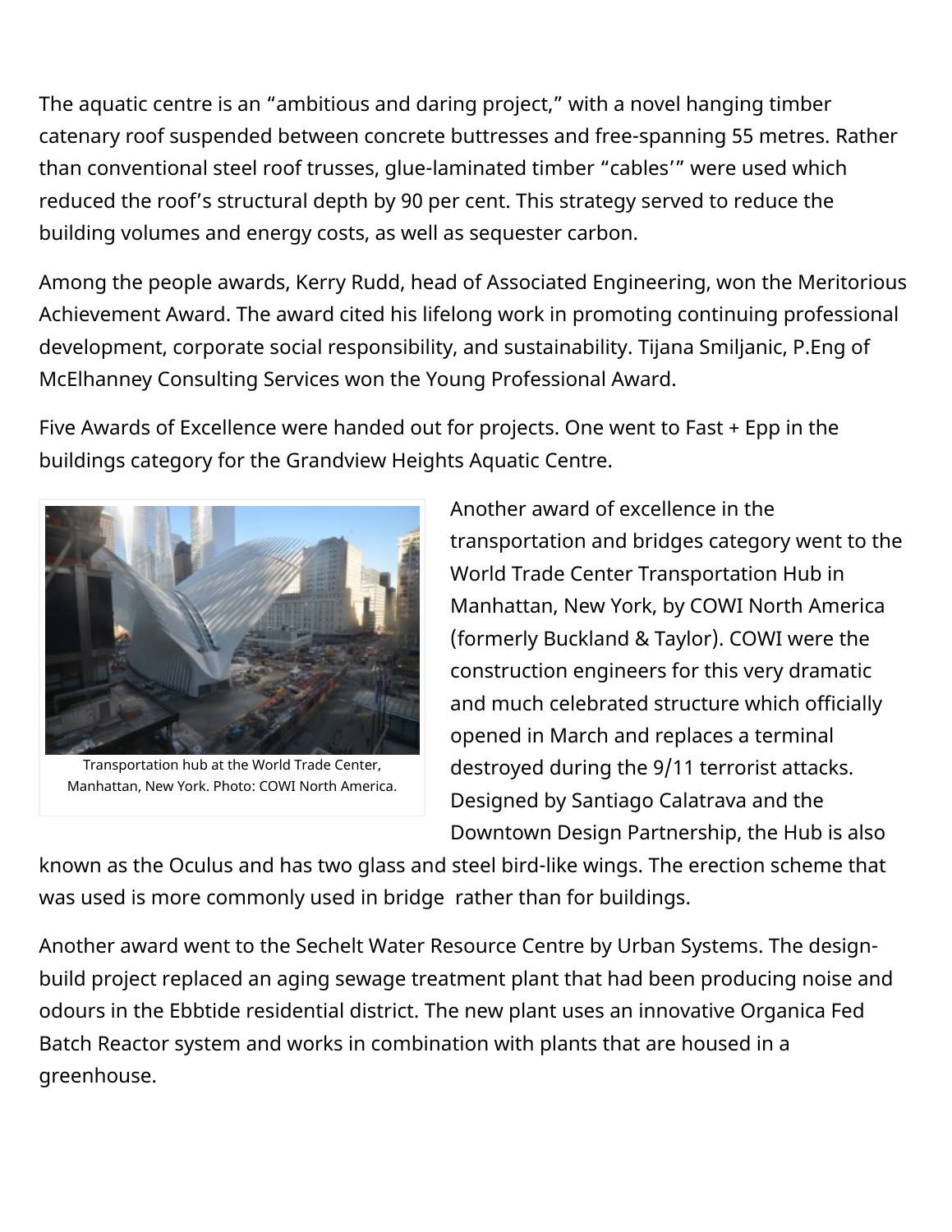In the soft engineering category, another high profile international project won an award. Northwest Hydraulic Consultants won for their project entitled "River Training Works in Bangladesh — Protecting the Padma Bridge. They designed massive river training works that are required to channel the 10-km wide river into the 5-km wide channel at the new bridge.

Gygax Engineering Associates and Northwest Hydraulic Consultants won an award of excellence for the McLymont Creek Hydropower Project in the energy and industry category. The engineering team worked with AltaGas to design the 66-MW run-of-river scheme 100 kilometres north of Stewart in northwestern B.C. The intake is designed for floods up to 530 m3/s and to allow an estimated 174,000 m3 of sediment to pass through without clogging the structures.

Projects by Read Jones Christoffersen, Assocaited Engineering, Hatch, McElhanney, Knight Piesold, Urban Systems and TetraTech/EBA won Awards of Merit.

Among the people awards, Kerry Rudd, head of Associated Engineering, won the Meritorious Achievement Award. The award cited his lifelong work in promoting continuing professional development, corporate social responsibility, and sustainability. Tijana Smiljanic, P.Eng of McElhanney Consulting Services won the Young Professional Award.

ACEC-BC also gives out awards to people outside the industry. Dan Doyle, P.Eng. was given the Chair's Award (second year it has been given) which recognizes individuals outside of the engineering community who have had a positive influence on consulting engineers. Mr. Doyle held senior positions with the BC Ministry of Transportation and the Vancouver organizing committee for the 2010 Olympic Winter Games.

The BC Ministry of Transportation and Infrastructure won the inaugural Client of the Year Award.

To see ACEC-BC's press release with full details, click [here](http://www.acec-bc.ca/resources/news/winners-of-2016-awards-for-engineering-excellence-announced/).